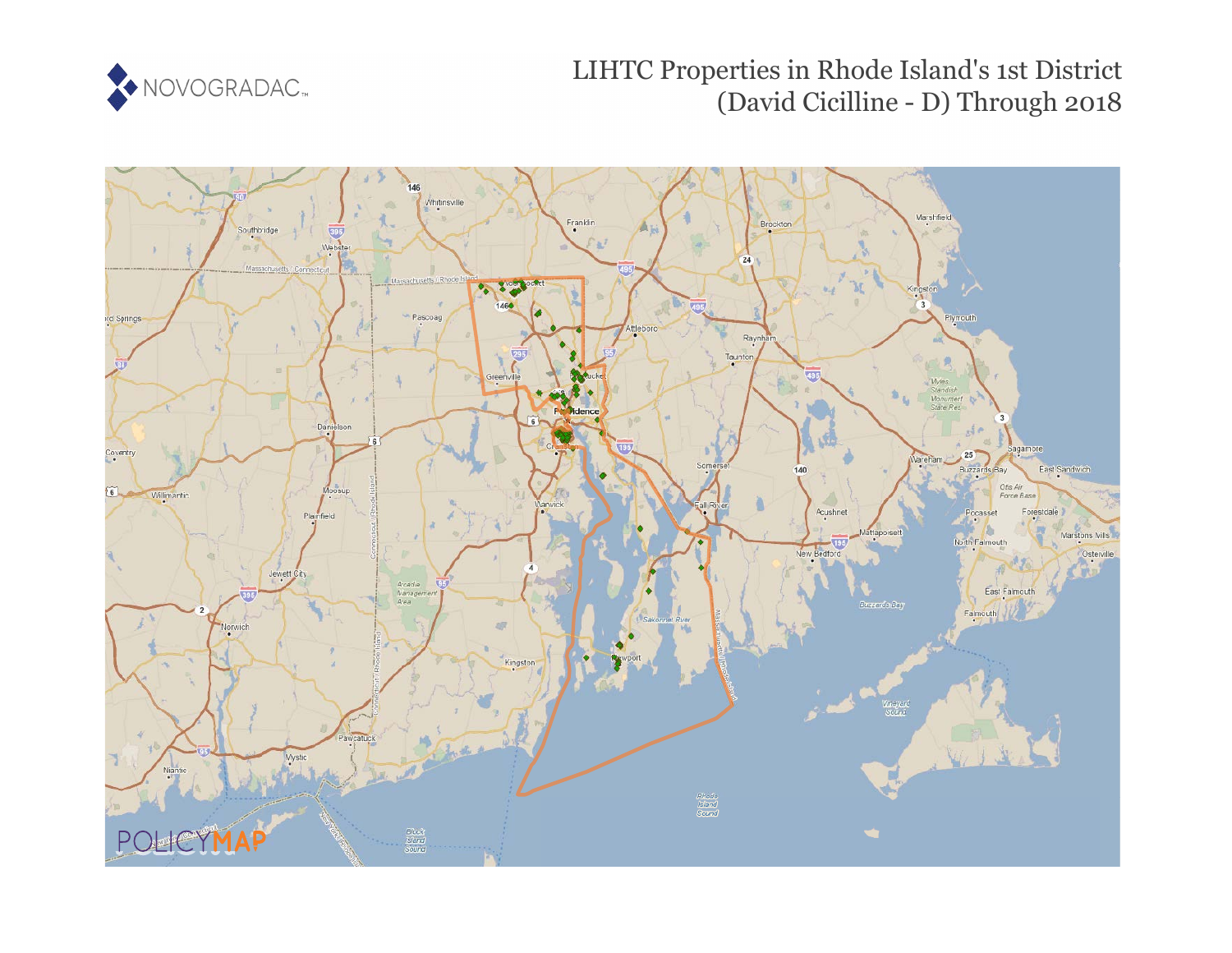| <b>Project Name</b>                                  | <b>Address</b>                  | City                              | <b>State</b>           | Zip Code | Nonprofit<br><b>Sponsor</b> | <b>Allocation</b><br>Year | <b>Annual</b><br><b>Allocated</b><br><b>Amount</b> | <b>Year Placed</b><br>in Service | <b>Construction Type</b>                                | <b>Total</b><br><b>Units</b> | Low<br><b>Income</b><br><b>Units</b> | <b>Rent or</b><br><b>Income</b><br><b>Ceiling</b> | <b>Credit</b><br><b>Percentage</b>          | Tax-<br><b>Exempt</b><br><b>Bond</b> | <b>HUD Multi-Family</b><br><b>Financing/Rental</b><br><b>Assistance</b> |
|------------------------------------------------------|---------------------------------|-----------------------------------|------------------------|----------|-----------------------------|---------------------------|----------------------------------------------------|----------------------------------|---------------------------------------------------------|------------------------------|--------------------------------------|---------------------------------------------------|---------------------------------------------|--------------------------------------|-------------------------------------------------------------------------|
| <b>METCALF COURT II</b><br>(08)                      | 555 VEAZIE ST PROVIDENCE        |                                   | $\mathbf{R}\mathbf{I}$ | 2904     |                             | Insufficient<br>Data      | $\$0$                                              | Insufficient<br>Data             | Not Indicated                                           | 60                           | $\boldsymbol{0}$                     |                                                   | Not<br>Indicated                            |                                      |                                                                         |
| METCALF COURT II (16) 555 VEAZIE ST PROVIDENCE       |                                 |                                   | RI                     | 2904     |                             | Insufficient<br>Data      | $\$0$                                              | Insufficient<br>Data             | Not Indicated                                           | 52                           | $\bf{0}$                             |                                                   | Not<br>Indicated                            |                                      |                                                                         |
| <b>METCALF COURT II</b><br>(47)                      | 70 WILD ST                      | <b>PROVIDENCE</b>                 | RI                     | 2904     |                             | Insufficient<br>Data      | \$0                                                | Insufficient<br>Data             | Not Indicated                                           | ${\bf 36}$                   | $\mathbf 0$                          |                                                   | Not<br>Indicated                            |                                      |                                                                         |
| PHOENIX APTS                                         | 540 CRANSTON<br><b>ST</b>       | PROVIDENCE                        | RI                     | 2907     | $\mathbf{No}$               | Insufficient<br>Data      | $\$0$                                              | Insufficient<br>Data             | Both New Construction 83<br>and $\mathrm{A}/\mathrm{R}$ |                              | 83                                   | 60% AMGI                                          | Not<br>Indicated                            |                                      | Yes                                                                     |
| <b>RIVERSTONE APTS</b>                               | 38 MARY ST                      | <b>PAWTUCKET</b>                  | $\mathbf{R}\mathbf{I}$ | 2860     |                             | Insufficient<br>Data      | $\boldsymbol{\mathsf{S}}\boldsymbol{\mathsf{O}}$   | Insufficient<br>Data             | Acquisition and Rehab 103                               |                              | 103                                  | 60% AMGI                                          | Not<br>Indicated                            |                                      |                                                                         |
| <b>MARSHFIELD</b><br><b>COMMONS</b>                  | 19 METCALF<br><b>MARSH DR</b>   | <b>NORTH</b><br><b>SMITHFIELD</b> | RI                     | 2896     | Yes                         | Insufficient<br>Data      | \$0                                                | Insufficient<br>Data             | New Construction                                        | 38                           | ${\bf 38}$                           | 60% AMGI                                          | Not<br>Indicated                            | No                                   |                                                                         |
| <b>AROUND PUBLIC &amp;</b><br>FRIENDSHIP (APF)       | <b>468 PUBLIC ST PROVIDENCE</b> |                                   | RI                     | 2907     | Yes                         | 2010                      | \$915,439                                          | Insufficient<br>Data             | <b>Both New Construction</b> 37<br>and $A/R$            |                              | $37\,$                               | 60% AMGI                                          | <b>Both 30%</b><br>and 70%<br>present value | No                                   | No                                                                      |
| <b>BLACKSTONE VALLEY</b><br><b>GATEWAYS II</b>       | BROAD STREET PAWTUCKET          |                                   | $\mathbf{R}\mathbf{I}$ | 2860     | Yes                         | Insufficient<br>Data      | \$0                                                | Insufficient<br>Data             | Not Indicated                                           | 41                           | 41                                   | 60% AMGI                                          | Not<br>Indicated                            |                                      |                                                                         |
| <b>CHARLES PLACE</b>                                 | 460 CHARLES<br><b>STREET</b>    | PROVIDENCE                        | RI                     | 2904     | $\rm No$                    | Insufficient<br>Data      | $\$0$                                              | Insufficient<br>Data             | Acquisition and Rehab 200                               |                              | 200                                  | 60% AMGI                                          | Not<br>Indicated                            |                                      |                                                                         |
| <b>OXFORD GARDENS</b>                                | 165 GALLUP ST PROVIDENCE        |                                   | RI                     | 2905     | No                          | 1988                      | \$0                                                | 1988                             | <b>New Construction</b>                                 | 50                           | 50                                   |                                                   | 70 % present $\hbox{~No}$<br>value          |                                      |                                                                         |
| DOUGLAS MANOR                                        | 1155 DOUGLAS<br>AVE             | NORTH<br><b>PROVIDENCE</b>        | $\mathbf{R}\mathbf{I}$ | 2904     | $\rm No$                    | 1991                      | \$36,471                                           | 1991                             | Acquisition and Rehab 100                               |                              | 100                                  | $60\%$ AMGI                                       | $70\,\%$ present $\,$ Yes value             |                                      |                                                                         |
| <b>EAGLE III</b>                                     | 81 SPRING ST                    | <b>MANVILLE</b>                   | RI                     | 2838     | No                          | 1989                      | \$75,412                                           | 1991                             | Acquisition and Rehab 32                                |                              | $32\,$                               | 60% AMGI                                          | $70$ % present $\,$ No value                |                                      |                                                                         |
| <b>ERIK ESTATES</b>                                  | 99 ELM ST                       | <b>WOONSOCKET</b>                 | RI                     | 2895     | $\rm No$                    | 1989                      | \$53,826                                           | 1991                             | <b>New Construction</b>                                 | 16                           | 16                                   | 60% AMGI                                          | $70\,\%$ present $\,$ No value              |                                      |                                                                         |
| NEIGHBORHOOD<br>PRESERVATION APTS 393 W AVE<br>(NPA) |                                 | <b>PAWTUCKET</b>                  | RI                     | 2860     |                             | 1991                      | \$45,234                                           | 1992                             | Not Indicated                                           | 18                           | 18                                   | 60% AMGI                                          | Not<br>Indicated                            |                                      |                                                                         |

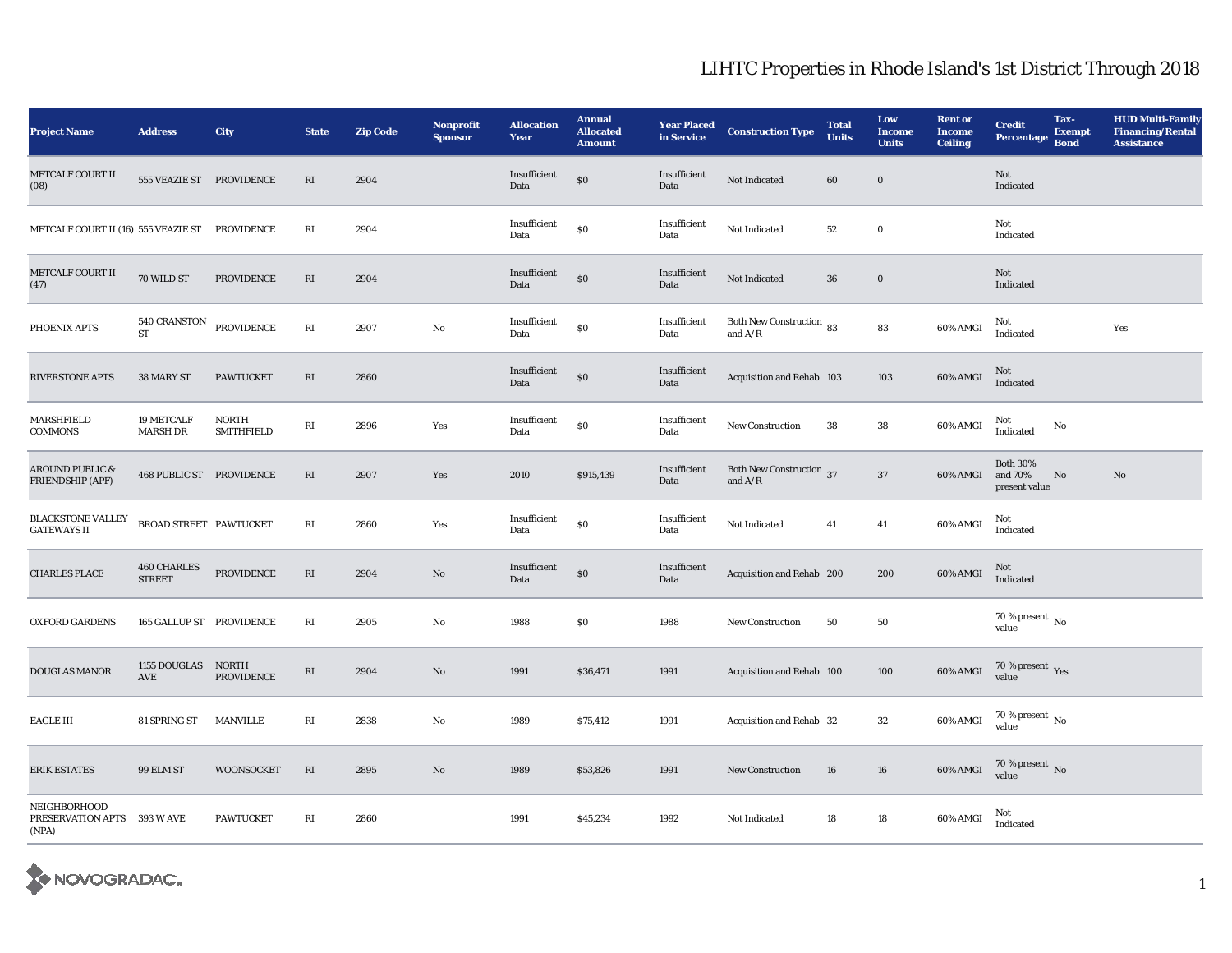| <b>Project Name</b>                                                                                                      | <b>Address</b>                      | City              | <b>State</b>           | <b>Zip Code</b> | <b>Nonprofit</b><br><b>Sponsor</b> | <b>Allocation</b><br>Year | <b>Annual</b><br><b>Allocated</b><br><b>Amount</b> | <b>Year Placed<br/>in Service</b> | <b>Construction Type</b>              | <b>Total</b><br><b>Units</b> | Low<br><b>Income</b><br><b>Units</b> | <b>Rent or</b><br><b>Income</b><br><b>Ceiling</b> | <b>Credit</b><br>Percentage                 | Tax-<br><b>Exempt</b><br><b>Bond</b> | <b>HUD Multi-Family</b><br><b>Financing/Rental</b><br><b>Assistance</b> |
|--------------------------------------------------------------------------------------------------------------------------|-------------------------------------|-------------------|------------------------|-----------------|------------------------------------|---------------------------|----------------------------------------------------|-----------------------------------|---------------------------------------|------------------------------|--------------------------------------|---------------------------------------------------|---------------------------------------------|--------------------------------------|-------------------------------------------------------------------------|
| <b>RESTORE APTS</b>                                                                                                      | 31 MOORE ST                         | CENTRAL FALLS RI  |                        | 2863            | $\mathbf{N}\mathbf{o}$             | 1991                      | \$95,585                                           | 1992                              | Acquisition and Rehab 25              |                              | $25\,$                               | 60% AMGI                                          | $70\,\%$ present $\,$ No value              |                                      |                                                                         |
| <b>WEST END</b><br>PRESERVATION I                                                                                        | <b>72 BRIDGHAM</b><br><b>ST</b>     | <b>PROVIDENCE</b> | RI                     | 2907            | Yes                                | 1991                      | \$113,328                                          | 1992                              | Not Indicated                         | 23                           | $\bf 23$                             | 60% AMGI                                          | Not<br>Indicated                            | No                                   |                                                                         |
| <b>ADVENT HOUSE I</b><br>(LINWOOD COURT I)                                                                               | 108 LINWOOD<br>AVE                  | PROVIDENCE        | $\mathbf{R}\mathbf{I}$ | 2909            | Yes                                | 1992                      | \$43,723                                           | 1993                              | Acquisition and Rehab 44              |                              | 44                                   | 60% AMGI                                          | $70\,\%$ present $\,$ No value              |                                      |                                                                         |
| PIDGE MANOR                                                                                                              | 110 PIDGE AVE PAWTUCKET             |                   | RI                     | 2860            | No                                 | 1991                      | $\$0$                                              | 1993                              | <b>New Construction</b>               | 12                           | $12\,$                               |                                                   | 70 % present $\,$ No $\,$<br>value          |                                      |                                                                         |
| PROVIDENCE NEW CITY 101 MINER ST                                                                                         |                                     | <b>PROVIDENCE</b> | $\mathbf{R}\mathbf{I}$ | 2905            | $\mathbf{N}\mathbf{o}$             | 1991                      | \$101,526                                          | 1993                              | Not Indicated                         | 100                          | $\bf{99}$                            | 60% AMGI                                          | Not<br>Indicated                            | No                                   |                                                                         |
| 40-42 PARK STREET                                                                                                        | <b>40 PARK ST</b>                   | <b>PAWTUCKET</b>  | RI                     | 2860            | No                                 | 1993                      | \$21,306                                           | 1994                              | Acquisition and Rehab 27              |                              | $\bf 27$                             | 60% AMGI                                          | $30$ % present $\,$ No value                |                                      |                                                                         |
| 950 MAIN STREET                                                                                                          | 950 MAIN ST                         | <b>PAWTUCKET</b>  | RI                     | 2860            | $\rm No$                           | 1993                      | \$11,112                                           | 1994                              | Acquisition and Rehab 24              |                              | 21                                   | 60% AMGI                                          | $30$ % present $\,$ No value                |                                      |                                                                         |
| ADVENT HOUSE II                                                                                                          | 126 LINWOOD<br>$\operatorname{AVE}$ | PROVIDENCE        | $\mathbf{R}\mathbf{I}$ | 2907            | Yes                                | 1993                      | \$98,996                                           | 1994                              | Acquisition and Rehab 30              |                              | $30\,$                               | 60% AMGI                                          | $70$ % present $\,$ No value                |                                      |                                                                         |
| CLARKE SCHOOL APTS 24 MARY ST                                                                                            |                                     | <b>NEWPORT</b>    | $\mathbf{R}\mathbf{I}$ | 2840            | $\mathbf{No}$                      | 1994                      | \$443,950                                          | 1994                              | Acquisition and Rehab 56              |                              | 56                                   | 60% AMGI                                          | <b>Both 30%</b><br>and 70%<br>present value | No                                   |                                                                         |
| HISTORIC WEST END II 38 ARCH ST                                                                                          |                                     | PROVIDENCE        | $\mathbf{R}\mathbf{I}$ | 2907            | Yes                                | 1994                      | \$168,062                                          | 1995                              | Not Indicated                         | 24                           | $\bf 24$                             | 60% AMGI                                          | Not<br>Indicated                            |                                      |                                                                         |
| PROJECT RENEW                                                                                                            | 99 SPRING ST                        | <b>LINCOLN</b>    | RI                     | 2838            | Yes                                | 1993                      | \$167,241                                          | 1995                              | Both New Construction 34<br>and $A/R$ |                              | $\bf{34}$                            | 60% AMGI                                          | $30$ % present $\,$ No value                |                                      |                                                                         |
| HANORA LIPPITT<br>MILLS                                                                                                  | 1 MAIN ST                           | <b>WOONSOCKET</b> | RI                     | 2895            | No                                 | 1995                      | \$313,962                                          | 1996                              | Acquisition and Rehab 117             |                              | 117                                  | 60% AMGI                                          | <b>Both 30%</b><br>and 70%<br>present value | No                                   |                                                                         |
| JAMESTOWN VILLAGE $\begin{array}{cc} {\bf 21} \, {\bf PEMBERTON} & {\bf JAMESTOWN} \\ {\bf AVE} & {\bf AVE} \end{array}$ |                                     |                   | RI                     | 2835            | No                                 | 1995                      | \$49,124                                           | 1996                              | <b>New Construction</b>               | 20                           | 19                                   | 60% AMGI                                          | $70$ % present $\,$ No value                |                                      |                                                                         |
| STAFFORD POINT                                                                                                           | 40 ALICIA CIR TIVERTON              |                   | RI                     | 2878            | No                                 | 1995                      | \$65,517                                           | 1996                              | <b>New Construction</b>               | 24                           | 24                                   | 60% AMGI                                          | 70 % present $\,$ No $\,$<br>value          |                                      |                                                                         |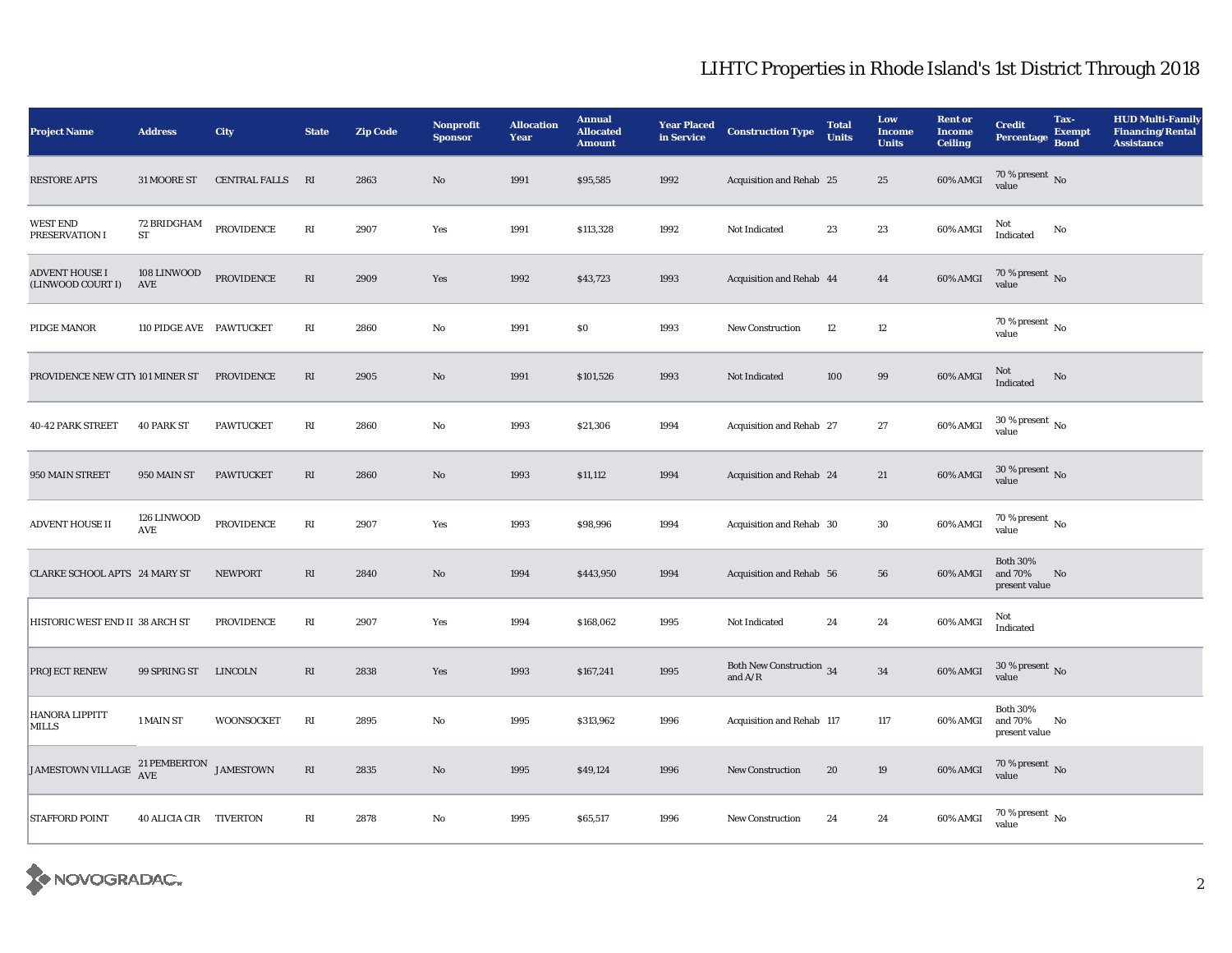| <b>Project Name</b>                                            | <b>Address</b>                             | <b>City</b>                  | <b>State</b>           | <b>Zip Code</b> | Nonprofit<br><b>Sponsor</b> | <b>Allocation</b><br>Year | <b>Annual</b><br><b>Allocated</b><br><b>Amount</b> | <b>Year Placed</b><br>in Service | <b>Construction Type</b>                                | <b>Total</b><br><b>Units</b> | Low<br><b>Income</b><br><b>Units</b> | <b>Rent or</b><br><b>Income</b><br><b>Ceiling</b> | <b>Credit</b><br><b>Percentage</b>          | Tax-<br><b>Exempt</b><br><b>Bond</b> | <b>HUD Multi-Family</b><br><b>Financing/Rental</b><br><b>Assistance</b> |
|----------------------------------------------------------------|--------------------------------------------|------------------------------|------------------------|-----------------|-----------------------------|---------------------------|----------------------------------------------------|----------------------------------|---------------------------------------------------------|------------------------------|--------------------------------------|---------------------------------------------------|---------------------------------------------|--------------------------------------|-------------------------------------------------------------------------|
| CENTENNIAL HOUSES 53 FULLER AVE CENTRAL FALLS                  |                                            |                              | RI                     | 2863            | No                          | 1995                      | \$120,376                                          | 1996                             | Acquisition and Rehab 17                                |                              | $17\,$                               | 60% AMGI                                          | 30 % present $\,$ No $\,$<br>value          |                                      |                                                                         |
| <b>CONSTITUTION HILL I</b><br>(RECLAIMING THE<br>VISION)       | 133 OLO ST                                 | WOONSOCKET                   | $\mathbf{R}\mathbf{I}$ | 2895            | No                          | 1995                      | \$372,137                                          | 1996                             | Acquisition and Rehab 44                                |                              | 44                                   | 60% AMGI                                          | 30 % present $\,$ No $\,$<br>value          |                                      |                                                                         |
| <b>BARRINGTON COVE</b>                                         | 90 BAY SPRING BARRINGTON<br>AVE            |                              | $\mathbf{R}\mathbf{I}$ | 2806            | No                          | 1996                      | \$131,150                                          | 1997                             | Acquisition and Rehab 60                                |                              | 60                                   | 60% AMGI                                          | <b>Both 30%</b><br>and 70%<br>present value | No                                   |                                                                         |
| <b>CHARLESGATE EAST</b><br><b>AFFORDABLE</b><br><b>HOUSING</b> | 50 RANDALL ST PROVIDENCE                   |                              | $\mathbf{R}\mathbf{I}$ | 2904            | No                          | 1997                      | \$174,516                                          | 1997                             | Acquisition and Rehab 100                               |                              | 100                                  | 60% AMGI                                          | 70 % present $\,$ No $\,$<br>value          |                                      |                                                                         |
| PARK WEST<br>(CHARLESGATE PARK)                                | 359<br>MONTGOMERY PROVIDENCE<br><b>AVE</b> |                              | $\mathbf{R}\mathbf{I}$ | 2905            | $\mathbf{N}\mathbf{o}$      | 1997                      | \$331,995                                          | 1997                             | Acquisition and Rehab 100                               |                              | 100                                  | 60% AMGI                                          | $70\,\%$ present $\,$ No value              |                                      |                                                                         |
| <b>CHARLESGATE SOUTH</b><br><b>AFFORDABLE</b><br>HOUSING       | 20 RANDALL ST PROVIDENCE                   |                              | $\mathbf{R}\mathbf{I}$ | 2904            | No                          | 1997                      | \$302,046                                          | 1997                             | Acquisition and Rehab 100                               |                              | 100                                  | 60% AMGI                                          | <b>Both 30%</b><br>and 70%<br>present value | No                                   |                                                                         |
| <b>CHATHAM VILLAGE</b>                                         | 190 CHATHAM<br>$\operatorname{ST}$         | PROVIDENCE                   | $\mathbf{R}\mathbf{I}$ | 2904            | $\rm No$                    | 1995                      | \$146,412                                          | 1997                             | Acquisition and Rehab 40                                |                              | 40                                   | 60% AMGI                                          | <b>Both 30%</b><br>and 70%<br>present value | No                                   |                                                                         |
| <b>HUNTINGTON</b><br><b>TOWERS</b>                             | 170 BENEDICT<br><b>ST</b>                  | <b>PROVIDENCE</b>            | RI                     | 2909            | No                          | 1995                      | \$152,958                                          | 1997                             | Acquisition and Rehab 106                               |                              | 106                                  | 60% AMGI                                          | <b>Both 30%</b><br>and 70%<br>present value | No                                   |                                                                         |
| MOUNT HOPE COURT<br><b>APTS</b>                                | 75 PLEASANT ST PROVIDENCE                  |                              | $\mathbf{R}\mathbf{I}$ | 2906            | $\mathbf{N}\mathbf{o}$      | 1995                      | \$122,945                                          | 1997                             | Acquisition and Rehab 36                                |                              | 36                                   | 60% AMGI                                          | 30 % present $\,$ No $\,$<br>value          |                                      |                                                                         |
| <b>SAKONNET VIEW</b>                                           | 3225 E MAIN RD PORTSMOUTH                  |                              | RI                     | 2871            | No                          | 1996                      | \$57,456                                           | 1997                             | <b>New Construction</b>                                 | 24                           | 23                                   | 60% AMGI                                          | 70 % present $\hbox{~No}$<br>value          |                                      |                                                                         |
| IZANNAH WALKER<br>HOUSE                                        |                                            | 1055 DEXTER ST CENTRAL FALLS | RI                     | 2863            | Yes                         | 1997                      | \$258,967                                          | 1998                             | Acquisition and Rehab 25                                |                              | 25                                   | 60% AMGI                                          | <b>Both 30%</b><br>and 70%<br>present value | No                                   |                                                                         |
| <b>CONSTITUTION HILL II</b><br>& III (SECURING THE<br>FUTURE)  | 74 E ST                                    | <b>WOONSOCKET</b>            | $\mathbf{R}\mathbf{I}$ | 2895            | No                          | 1997                      | \$498,980                                          | 1998                             | Acquisition and Rehab 46                                |                              | 46                                   | 60% AMGI                                          | 30 % present $\,$ No $\,$<br>value          |                                      |                                                                         |
| <b>OPERATION HOPE</b><br><b>RENEWED</b>                        | <b>210 BELLEVUE</b><br>AVE                 | <b>PROVIDENCE</b>            | RI                     | 2907            | Yes                         | 1996                      | \$228,748                                          | 1998                             | Not Indicated                                           | 19                           | $19\,$                               | 60% AMGI                                          | Not<br>Indicated                            | No                                   |                                                                         |
| <b>ELMWOOD</b><br>NEIGHBORHOOD<br><b>REVITALIZATION</b>        | 114 HAMILTON<br>ST                         | <b>PROVIDENCE</b>            | RI                     | 2907            | Yes                         | 1997                      | \$445,242                                          | 1999                             | Both New Construction 32<br>and $\mathrm{A}/\mathrm{R}$ |                              | $32\,$                               | 60% AMGI                                          | 30 % present $\,$ No $\,$<br>value          |                                      |                                                                         |

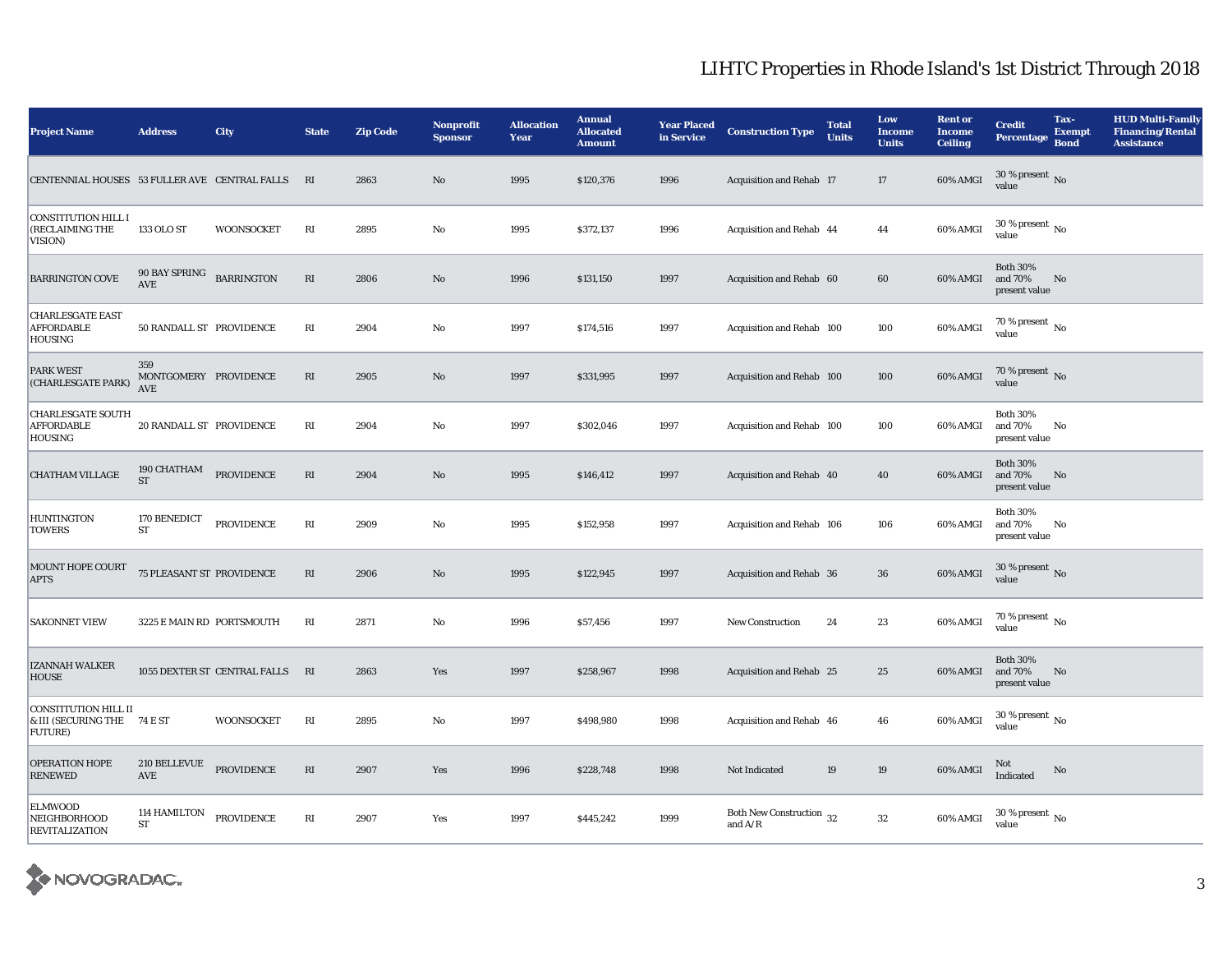| <b>Project Name</b>                                             | <b>Address</b>                           | <b>City</b>        | <b>State</b>           | <b>Zip Code</b> | <b>Nonprofit</b><br><b>Sponsor</b> | <b>Allocation</b><br>Year | <b>Annual</b><br><b>Allocated</b><br><b>Amount</b> | <b>Year Placed</b><br>in Service | <b>Construction Type</b>                                | <b>Total</b><br><b>Units</b> | Low<br><b>Income</b><br><b>Units</b> | <b>Rent or</b><br><b>Income</b><br><b>Ceiling</b> | <b>Credit</b><br><b>Percentage</b>          | Tax-<br><b>Exempt</b><br><b>Bond</b> | <b>HUD Multi-Family</b><br><b>Financing/Rental</b><br><b>Assistance</b> |
|-----------------------------------------------------------------|------------------------------------------|--------------------|------------------------|-----------------|------------------------------------|---------------------------|----------------------------------------------------|----------------------------------|---------------------------------------------------------|------------------------------|--------------------------------------|---------------------------------------------------|---------------------------------------------|--------------------------------------|-------------------------------------------------------------------------|
| <b>FOREST FARM</b>                                              | 191 FOREST AVE MIDDLETOWN                |                    | RI                     | 2842            | No                                 | 1997                      | \$554,990                                          | 1999                             | <b>New Construction</b>                                 | 50                           | $\bf 45$                             | 60% AMGI                                          | $30$ % present $\,$ No $\,$<br>value        |                                      |                                                                         |
| PROJECT<br>RENAISSANCE                                          | 11 GODDARD ST PROVIDENCE                 |                    | $\mathbf{R}\mathbf{I}$ | 2908            | Yes                                | 1997                      | \$345,328                                          | 1999                             | Both New Construction 30<br>and $A/R$                   |                              | ${\bf 30}$                           | 60% AMGI                                          | $30$ % present $\,$ No $\,$<br>value        |                                      |                                                                         |
| ELMWOOD COMMONS WARRINGTON PROVIDENCE                           | 35<br>ST                                 |                    | RI                     | 2907            | $\mathbf{N}\mathbf{o}$             | 1998                      | \$247,370                                          | 2000                             | Acquisition and Rehab 30                                |                              | $30\,$                               | 60% AMGI                                          | <b>Both 30%</b><br>and 70%<br>present value | No                                   |                                                                         |
| FRANKLIN COURT                                                  | 180 FRANKLIN<br><b>ST</b>                | <b>BRISTOL</b>     | RI                     | 2809            | Yes                                | 1999                      | \$422,309                                          | 2000                             | Acquisition and Rehab 92                                |                              | 68                                   | 60% AMGI                                          | $30$ % present $\,$ No value                |                                      |                                                                         |
| MAIN STREET PHASE<br>III                                        | 28 MAIN ST                               | <b>CUMBERLAND</b>  | $\mathbf{R}\mathbf{I}$ | 2864            | Yes                                | 1998                      | \$52,730                                           | 2000                             | Acquisition and Rehab 32                                |                              | 32                                   | 60% AMGI                                          | $30\,\%$ present $\,$ No value              |                                      |                                                                         |
| <b>HARBOR HOUSE</b><br>HOUSING                                  | 111<br>WASHINGTON NEWPORT<br><b>ST</b>   |                    | RI                     | 2840            | No                                 | 2000                      | \$361,650                                          | 2001                             | Acquisition and Rehab 37                                |                              | $31\,$                               | 60% AMGI                                          | $30$ % present $\,$ No value                |                                      |                                                                         |
| HARVARD/COMSTOCK                                                | $98$ COMSTOCK $$\sf PROVIDENCE$$         |                    | $\mathbf{R}\mathbf{I}$ | 2907            | $\mathbf{N}\mathbf{o}$             | 2000                      | \$436,204                                          | 2001                             | New Construction                                        | 43                           | 43                                   | 60% AMGI                                          | $30\,\%$ present $\,$ No value              |                                      |                                                                         |
| <b>ROCK RIDGE APTS</b>                                          | 181 ROCK RIDGE $_{\rm WOONSOCKET}$<br>DR |                    | $\mathbf{R}\mathbf{I}$ | 2895            | No                                 | 2000                      | \$328,454                                          | 2001                             | Acquisition and Rehab 151                               |                              | 114                                  | 60% AMGI                                          | 30 % present $\,$ No $\,$<br>value          |                                      |                                                                         |
| STEPHEN'S HALL                                                  | 315 ELMWOOD PROVIDENCE<br>AVE            |                    | $\mathbf{R}\mathbf{I}$ | 2907            | Yes                                | 1999                      | \$460,088                                          | 2001                             | Acquisition and Rehab 32                                |                              | $32\,$                               | 60% AMGI                                          | <b>Both 30%</b><br>and 70%<br>present value | No                                   |                                                                         |
| <b>CHIMNEY HILL APTS</b>                                        | 2065 MENDON<br>RD                        | <b>CUMBERLAND</b>  | $\mathbf{R}\mathbf{I}$ | 2864            | No                                 | 2001                      | \$40,594                                           | 2001                             | Acquisition and Rehab 123                               |                              | 123                                  | 60% AMGI                                          | 70 % present $\rm_{Yes}$<br>value           |                                      |                                                                         |
| <b>CHARLESGATE NORTH</b><br><b>AFFORDABLE</b><br><b>HOUSING</b> | 670 N MAIN ST PROVIDENCE                 |                    | $\mathbf{R}\mathbf{I}$ | 2904            | $\mathbf{N}\mathbf{o}$             | 2002                      | \$261,455                                          | 2002                             | Acquisition and Rehab 182                               |                              | 182                                  | $60\%$ AMGI                                       | $70\,\%$ present $\,$ Yes value             |                                      |                                                                         |
| <b>EVERGREEN DRIVE</b><br><b>APTS</b>                           | <b>15 EVERGREEN</b><br>DR                | EAST PROVIDENCE RI |                        | 2914            | No                                 | 2001                      | \$49,354                                           | 2002                             | Acquisition and Rehab 84                                |                              | 84                                   | 60% AMGI                                          | 70 % present $\rm\thinspace_{Yes}$<br>value |                                      |                                                                         |
| <b>BARTON ST</b><br><b>REVITALIZATION</b>                       | <b>64 OLIVE ST</b>                       | <b>PAWTUCKET</b>   | $\mathbf{R}\mathbf{I}$ | 2860            | Yes                                | 2001                      | \$417,781                                          | 2003                             | Both New Construction 27<br>and $\mathrm{A}/\mathrm{R}$ |                              | $\bf 27$                             | 60% AMGI                                          | <b>Both 30%</b><br>and 70%<br>present value | No                                   |                                                                         |
| CENTENNIAL TOWERS 35 GOFF AVE                                   |                                          | <b>PAWTUCKET</b>   | RI                     | 2860            | No                                 | Insufficient<br>Data      | \$75,526                                           | 2003                             | Acquisition and Rehab 101                               |                              | 101                                  | 60% AMGI                                          | 70 % present $\rm\thinspace_{Yes}$<br>value |                                      |                                                                         |

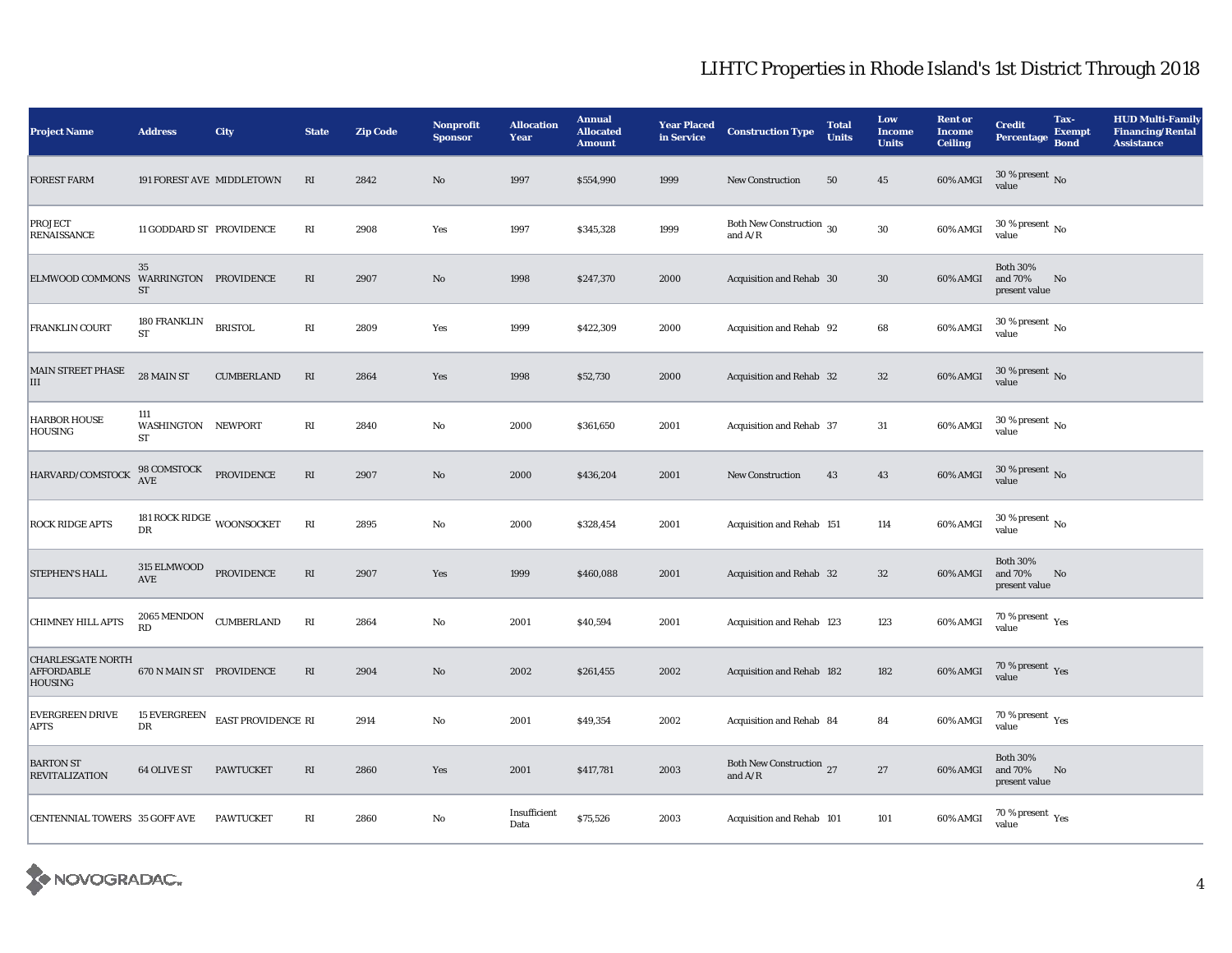| <b>Project Name</b>                                                | <b>Address</b>                                         | <b>City</b>                       | <b>State</b>           | <b>Zip Code</b> | <b>Nonprofit</b><br><b>Sponsor</b> | <b>Allocation</b><br>Year | <b>Annual</b><br><b>Allocated</b><br><b>Amount</b> | <b>Year Placed</b><br>in Service | <b>Construction Type</b>              | <b>Total</b><br><b>Units</b> | Low<br><b>Income</b><br><b>Units</b> | <b>Rent or</b><br><b>Income</b><br><b>Ceiling</b> | <b>Credit</b><br><b>Percentage</b>                   | Tax-<br><b>Exempt</b><br><b>Bond</b> | <b>HUD Multi-Family</b><br><b>Financing/Rental</b><br><b>Assistance</b> |
|--------------------------------------------------------------------|--------------------------------------------------------|-----------------------------------|------------------------|-----------------|------------------------------------|---------------------------|----------------------------------------------------|----------------------------------|---------------------------------------|------------------------------|--------------------------------------|---------------------------------------------------|------------------------------------------------------|--------------------------------------|-------------------------------------------------------------------------|
| <b>ELMWOOD</b><br><b>NEIGHBORHOOD</b><br><b>REVITALIZATION II</b>  | 697 BROAD ST PROVIDENCE                                |                                   | $\mathbf{R}\mathbf{I}$ | 2907            | Yes                                | 2001                      | \$0                                                | 2003                             | Not Indicated                         | 46                           | 46                                   | 60% AMGI                                          | Not<br>Indicated                                     | No                                   |                                                                         |
| <b>FACTORY STREET</b>                                              | 11 FACTORY ST CUMBERLAND                               |                                   | $\mathbb{R}\mathbb{I}$ | 2864            | Yes                                | 2001                      | \$90,216                                           | 2003                             | Acquisition and Rehab 32              |                              | ${\bf 32}$                           | 60% AMGI                                          | $30$ % present $\,$ No $\,$<br>value                 |                                      |                                                                         |
| MINERAL SPRING<br><b>GARDENS</b>                                   | 1905 MINERAL<br><b>SPRING AVE</b>                      | <b>NORTH</b><br><b>PROVIDENCE</b> | RI                     | 2904            | $\mathbf{N}\mathbf{o}$             | 2003                      | \$133,755                                          | 2003                             | Acquisition and Rehab 140             |                              | 139                                  | 60% AMGI                                          | $70\,\%$ present $\,$ Yes value                      |                                      |                                                                         |
| NEWPORT HEIGHTS 1A                                                 | 18 JOHN H<br>CHAFEE BLVD                               | <b>NEWPORT</b>                    | RI                     | 2840            | $\mathbf {No}$                     | 2002                      | \$573,750                                          | 2003                             | Not Indicated                         | 45                           | $45\,$                               | 60% AMGI                                          | Not<br>Indicated                                     | No                                   |                                                                         |
| NEWPORT HEIGHTS 1B                                                 | 7 ROBERT H<br>DOUGLAS LN                               | <b>NEWPORT</b>                    | $\mathbf{R}\mathbf{I}$ | 2840            | $\rm\thinspace No$                 | 2003                      | \$0                                                | 2003                             | <b>New Construction</b>               | ${\bf 36}$                   | ${\bf 36}$                           |                                                   | 70 % present $\,$ $\rm Yes$<br>value                 |                                      |                                                                         |
| PARKWAY TOWERS                                                     | 10 OFFICE<br><b>PKWY</b>                               | EAST PROVIDENCE RI                |                        | 2914            | $\rm No$                           | 2003                      | \$63,297                                           | 2003                             | Acquisition and Rehab 103             |                              | 103                                  | $60\%$ AMGI                                       | 70 % present $\rm\thinspace_{Yes}$<br>value          |                                      |                                                                         |
| SPRING VILLA APTS                                                  | $20\,$ MCGUIRE RD $\frac{\rm{NORTH}}{\rm{PROVIDENCE}}$ |                                   | $\mathbf{R}\mathbf{I}$ | 2904            | $\rm No$                           | Insufficient<br>Data      | \$172,296                                          | 2003                             | Acquisition and Rehab 100             |                              | 100                                  | 60% AMGI                                          | $70\,\%$ present $\,$ Yes value                      |                                      |                                                                         |
| <b>ST ELIZABETH</b><br>ASSISTED LIVING AT<br><b>MELROSE</b>        | 109 MELROSE<br><b>ST</b>                               | PROVIDENCE                        | $\mathbf{R}\mathbf{I}$ | 2907            | Yes                                | 2002                      | \$515,000                                          | 2003                             | Acquisition and Rehab 69              |                              | 69                                   | 60% AMGI                                          | 70 % present $\,$ No $\,$<br>value                   |                                      |                                                                         |
| <b>WATERVIEW APTS</b>                                              | 300 PRIVILEGE WOONSOCKET<br>ST                         |                                   | $\mathbf{R}\mathbf{I}$ | 2895            | $\rm No$                           | 2003                      | \$27,173                                           | 2003                             | Acquisition and Rehab 100             |                              | $\bf 95$                             | 60% AMGI                                          | $70\,\%$ present $\,$ Yes value                      |                                      |                                                                         |
| <b>ADELAIDE APTS</b>                                               | 203 ADELAIDE<br>AVE                                    | <b>PROVIDENCE</b>                 | $\mathbf{R}\mathbf{I}$ | 2907            | Yes                                | 2002                      | \$369,788                                          | 2004                             | Both New Construction 36<br>and $A/R$ |                              | ${\bf 36}$                           | 60% AMGI                                          | Not<br>Indicated                                     |                                      |                                                                         |
| BERKELEY VILLAGE A 16 WOODWARD CUMBERLAND<br>K A WOODWARD ST LP ST |                                                        |                                   | $\mathbf{R}\mathbf{I}$ | 2864            | Yes                                | 2003                      | \$51,212                                           | 2004                             | Acquisition and Rehab 30              |                              | $30\,$                               | 60% AMGI                                          | $70\,\%$ present $\,$ Yes value                      |                                      |                                                                         |
| <b>HAGAN MANOR</b>                                                 | 30 HAGAN ST                                            | <b>PROVIDENCE</b>                 | RI                     | 2904            | $\mathbf{N}\mathbf{o}$             | 2004                      | \$37,088                                           | 2004                             | Acquisition and Rehab 80              |                              | 80                                   | 60% AMGI                                          | 70 % present $\rm_{Yes}$<br>value                    |                                      |                                                                         |
| <b>CONSTITUTION HILL</b><br>IV (BUILDING THE<br>DREAM)             | <b>165 CTR ST</b>                                      | <b>WOONSOCKET</b>                 | $\mathbf{R}\mathbf{I}$ | 2895            | Yes                                | 2002                      | \$0                                                | 2004                             | Not Indicated                         | 19                           | 19                                   | 60% AMGI                                          | Not<br>Indicated                                     |                                      |                                                                         |
| <b>BLACKSTONE FALLS</b>                                            | 1485 HIGH ST                                           | <b>CENTRAL FALLS</b>              | RI                     | 2863            | No                                 | 2005                      | \$57,827                                           | 2005                             | Acquisition and Rehab 130             |                              | 130                                  | 60% AMGI                                          | 70 % present $\rm\thinspace\gamma_{\rm es}$<br>value |                                      |                                                                         |

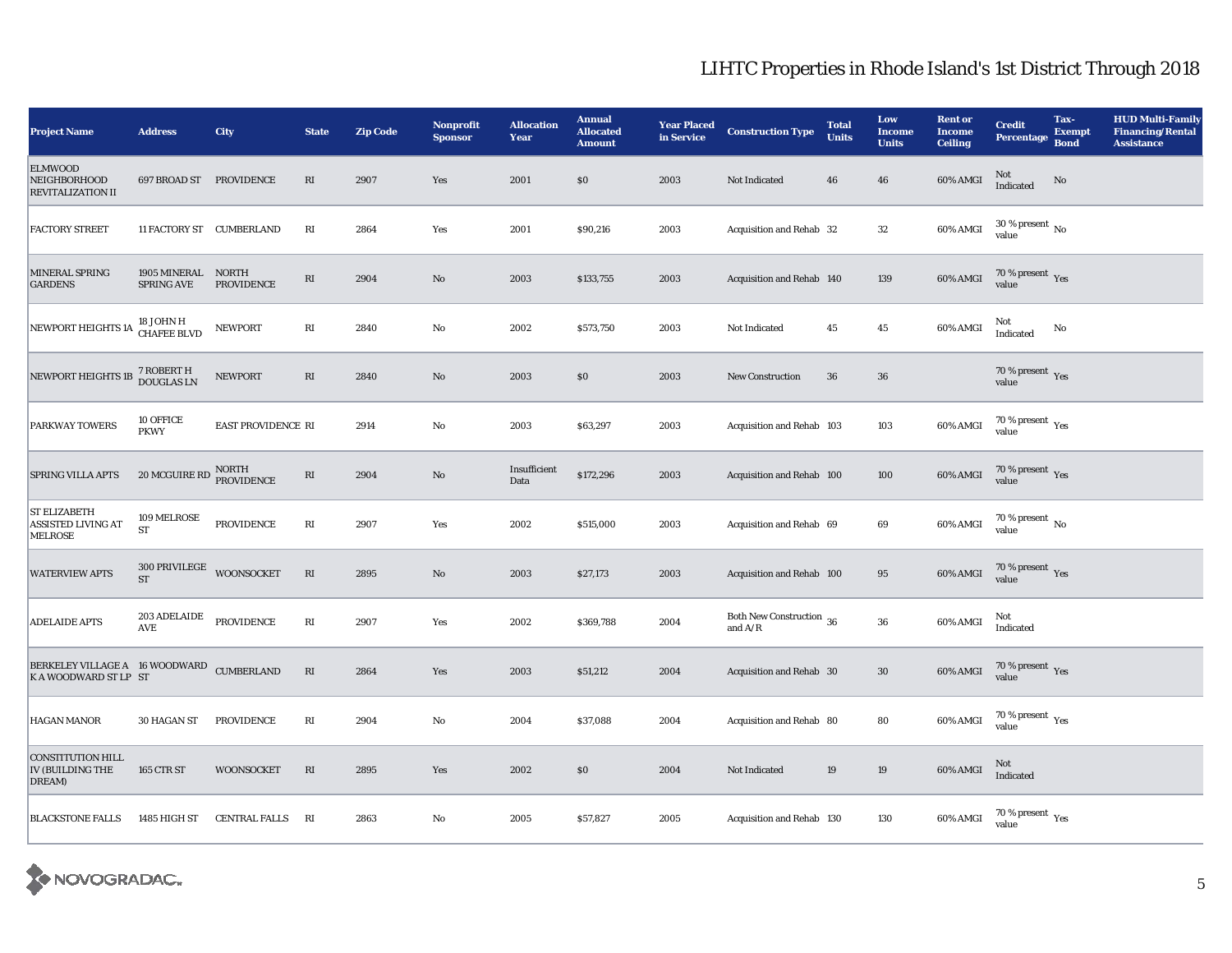| <b>Project Name</b>                                  | <b>Address</b>                                | <b>City</b>       | <b>State</b>           | <b>Zip Code</b> | <b>Nonprofit</b><br><b>Sponsor</b> | <b>Allocation</b><br>Year | <b>Annual</b><br><b>Allocated</b><br><b>Amount</b> | <b>Year Placed</b><br>in Service | <b>Construction Type</b>              | <b>Total</b><br><b>Units</b> | Low<br><b>Income</b><br><b>Units</b> | <b>Rent or</b><br><b>Income</b><br><b>Ceiling</b> | <b>Credit</b><br><b>Percentage</b>          | Tax-<br><b>Exempt</b><br><b>Bond</b> | <b>HUD Multi-Family</b><br><b>Financing/Rental</b><br><b>Assistance</b> |
|------------------------------------------------------|-----------------------------------------------|-------------------|------------------------|-----------------|------------------------------------|---------------------------|----------------------------------------------------|----------------------------------|---------------------------------------|------------------------------|--------------------------------------|---------------------------------------------------|---------------------------------------------|--------------------------------------|-------------------------------------------------------------------------|
| HERITAGE PLACE                                       | 719 FRONT ST                                  | <b>WOONSOCKET</b> | RI                     | 2895            | Yes                                | 2003                      | \$762,334                                          | 2005                             | <b>New Construction</b>               | 43                           | 43                                   | 60% AMGI                                          | $70\,\%$ present $\,$ No value              |                                      |                                                                         |
| LINCOLN VILLAGE                                      | 1640 LONSDALE $_{\rm LINCOLN}$<br>AVE         |                   | RI                     | 2865            | Yes                                | 2005                      | \$281,052                                          | 2005                             | Not Indicated                         | 27                           | 27                                   | 60% AMGI                                          | Not<br>Indicated                            | No                                   |                                                                         |
| NEWPORT HEIGHTS 2A 26 RANGER RD NEWPORT              |                                               |                   | $\mathbf{R}\mathbf{I}$ | 2840            | $\mathbf{N}\mathbf{o}$             | 2004                      | \$464,778                                          | 2005                             | Not Indicated                         | 100                          | 78                                   | $60\%$ AMGI                                       | Not<br>Indicated                            | No                                   |                                                                         |
| NEWPORT HEIGHTS 2B $_{\rm ST}^{5\text{ BEECH TREE}}$ |                                               | <b>NEWPORT</b>    | RI                     | 2840            | No                                 | 2004                      | \$529,282                                          | 2005                             | <b>New Construction</b>               | 47                           | $\bf 47$                             | 60% AMGI                                          | 70 % present $\rm_{Yes}$<br>value           |                                      |                                                                         |
| POTTERS AVENUE                                       | 29 MILK ST                                    | <b>PROVIDENCE</b> | $\mathbf{R}\mathbf{I}$ | 2905            | Yes                                | 2004                      | \$514,289                                          | 2005                             | Both New Construction 36<br>and $A/R$ |                              | ${\bf 36}$                           | 60% AMGI                                          | $30$ % present $\,$ No value                |                                      |                                                                         |
| SMITH HILL VISIONS                                   | 80 GODDARD ST PROVIDENCE                      |                   | $\mathbf{R}\mathbf{I}$ | 2908            | Yes                                | 2003                      | \$455,294                                          | 2005                             | Not Indicated                         | 26                           | $\bf 26$                             | 60% AMGI                                          | Not<br>Indicated                            | No                                   |                                                                         |
| <b>WESTFIELD LOFTS</b>                               | 230 DEXTER ST PROVIDENCE                      |                   | RI                     | 2907            | $\rm No$                           | 2003                      | \$168,921                                          | 2005                             | Acquisition and Rehab 69              |                              | $\bf{22}$                            | 60% AMGI                                          | $30\,\%$ present $\,$ No value              |                                      |                                                                         |
| <b>ST ANN'S APTS</b>                                 | 114 GAULIN AVE WOONSOCKET                     |                   | RI                     | 2895            | No                                 | 2005                      | \$381,337                                          | 2005                             | Acquisition and Rehab 25              |                              | 25                                   | <b>50% AMGI</b>                                   | <b>Both 30%</b><br>and 70%<br>present value | No                                   |                                                                         |
| FIFTY WASHINGTON<br><b>SQUARE</b>                    | <b>4 FAREWELL ST NEWPORT</b>                  |                   | RI                     | 2840            | Yes                                | 2004                      | \$734,284                                          | 2005                             | Not Indicated                         | 93                           | 93                                   | 60% AMGI                                          | Not<br>Indicated                            |                                      |                                                                         |
| <b>LONSDALE SENIOR</b><br><b>HOUSING</b>             | 455 LONSDALE<br>$\operatorname{\mathbf{AVE}}$ | <b>PAWTUCKET</b>  | RI                     | 2860            | No                                 | 2006                      | \$121,497                                          | 2006                             | Acquisition and Rehab 131             |                              | 131                                  | 60% AMGI                                          | $70\,\%$ present $\,$ No value              |                                      |                                                                         |
| NEWPORT HEIGHTS 3A 26 JOHN H                         |                                               | <b>NEWPORT</b>    | $\mathbf{R}\mathbf{I}$ | 2840            | No                                 | 2005                      | \$448,204                                          | 2006                             | <b>New Construction</b>               | 44                           | $\bf{34}$                            | 60% AMGI                                          | $30\,\%$ present $\,$ No value              |                                      |                                                                         |
| NEWPORT HEIGHTS 3B 22 SHIMODA                        |                                               | <b>NEWPORT</b>    | $\mathbf{R}\mathbf{I}$ | 2840            | No                                 | 2005                      | \$624,489                                          | 2006                             | New Construction                      | 27                           | $\bf 23$                             | 60% AMGI                                          | $70\,\%$ present $\,$ Yes value             |                                      |                                                                         |
| WILLIAMS-WOODS<br><b>PLACE</b>                       | 170 OCEAN ST PROVIDENCE                       |                   | $\mathbf{R}\mathbf{I}$ | 2905            | No                                 | 2007                      | \$953,619                                          | 2006                             | New Construction                      | 65                           | $\bf 65$                             | 60% AMGI                                          | $30\,\%$ present $\,$ No value              |                                      |                                                                         |
| UNIVERSITY HEIGHTS 24 THOMAS<br>П                    | <b>OLNEY CMN</b>                              | <b>PROVIDENCE</b> | RI                     | 2904            | No                                 | 2008                      | \$767,234                                          | 2006                             | Acquisition and Rehab 168             |                              | 168                                  | 60% AMGI                                          | 70 % present $\rm\thinspace_{Yes}$<br>value |                                      |                                                                         |

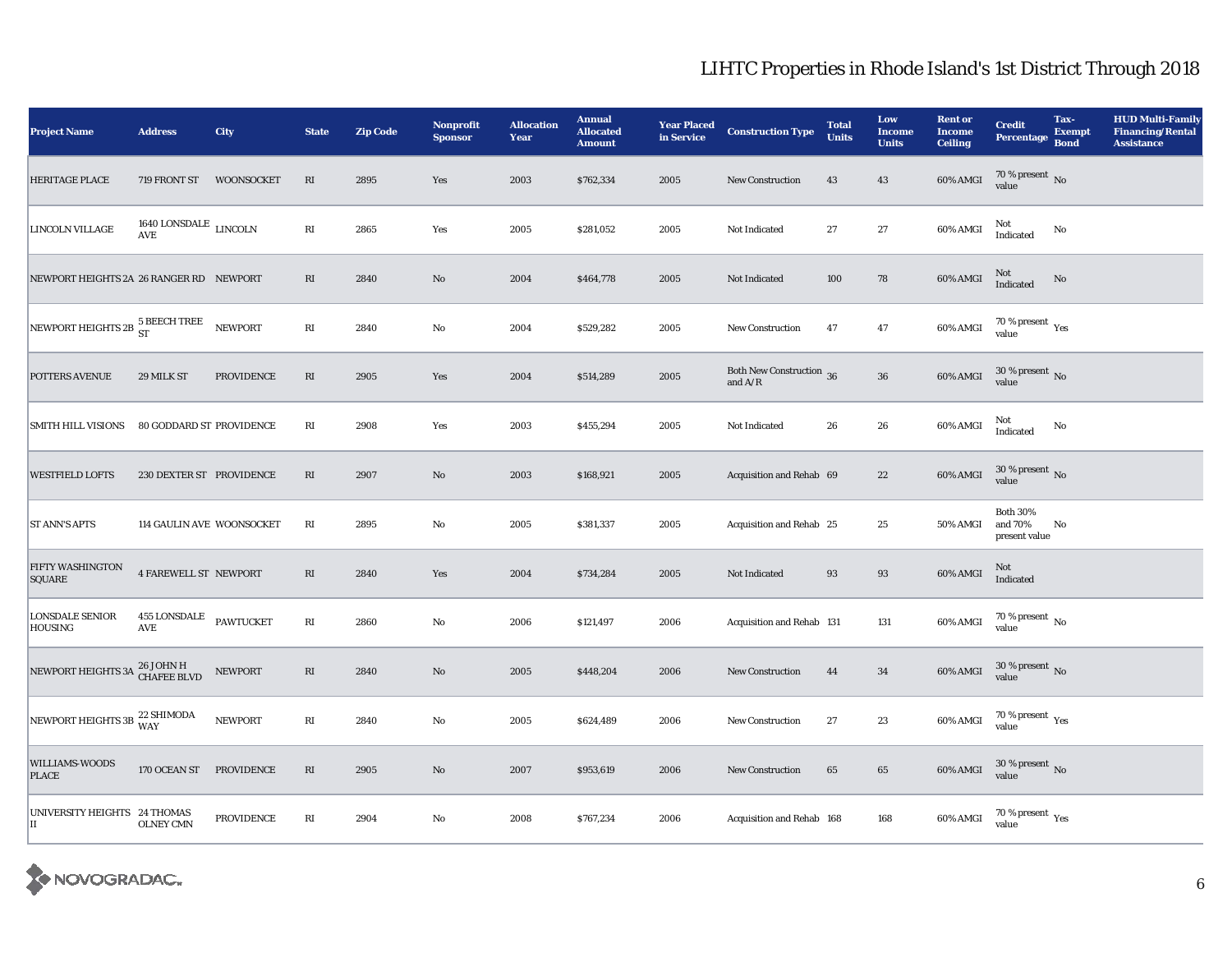| <b>Project Name</b>                                          | <b>Address</b>                                | City                | <b>State</b>           | <b>Zip Code</b> | <b>Nonprofit</b><br><b>Sponsor</b> | <b>Allocation</b><br>Year | <b>Annual</b><br><b>Allocated</b><br><b>Amount</b> | <b>Year Placed</b><br>in Service | <b>Construction Type</b>              | <b>Total</b><br><b>Units</b> | Low<br><b>Income</b><br><b>Units</b> | <b>Rent or</b><br><b>Income</b><br><b>Ceiling</b> | <b>Credit</b><br><b>Percentage</b>                   | Tax-<br><b>Exempt</b><br><b>Bond</b> | <b>HUD Multi-Family</b><br><b>Financing/Rental</b><br><b>Assistance</b> |
|--------------------------------------------------------------|-----------------------------------------------|---------------------|------------------------|-----------------|------------------------------------|---------------------------|----------------------------------------------------|----------------------------------|---------------------------------------|------------------------------|--------------------------------------|---------------------------------------------------|------------------------------------------------------|--------------------------------------|-------------------------------------------------------------------------|
| $\ensuremath{\text{MT}}$ VERNON/ TEMPLE<br><b>NORTH APTS</b> | 98 RIVULET ST WOONSOCKET                      |                     | $\mathbf{R}\mathbf{I}$ | 2895            | $\rm No$                           | 2008                      | \$261,869                                          | 2007                             | Not Indicated                         | 124                          | 123                                  | 60% AMGI                                          | Not<br>Indicated                                     | Yes                                  |                                                                         |
| <b>MUMFORD MANOR</b>                                         | 39 FAREWELL<br><b>ST</b>                      | <b>NEWPORT</b>      | $\mathbf{R}\mathbf{I}$ | 2840            | No                                 | 2007                      | \$72,923                                           | 2007                             | Acquisition and Rehab 34              |                              | 34                                   | 60% AMGI                                          | 70 % present $\rm\thinspace\gamma_{\rm es}$<br>value |                                      |                                                                         |
| RIVERSIDE VILLAGE 1 FLAT ST                                  |                                               | <b>CUMBERLAND</b>   | $\mathbf{R}\mathbf{I}$ | 2864            | Yes                                | 2007                      | \$129,831                                          | 2007                             | Both New Construction 88<br>and $A/R$ |                              | 88                                   | 60% AMGI                                          | $70\,\%$ present $\,$ Yes value                      |                                      |                                                                         |
| <b>SUTTERFIELD APTS</b>                                      | $86$ E DR                                     | <b>PROVIDENCE</b>   | $\mathbf{R}\mathbf{I}$ | 2904            | $\mathbf {No}$                     | 2008                      | \$73,858                                           | 2007                             | Acquisition and Rehab 144             |                              | 144                                  | 60% AMGI                                          | $30$ % present $\,$ $\rm Yes$<br>value               |                                      |                                                                         |
| <b>SOUTHSIDE</b><br><b>GATEWAYS</b>                          | 280 PUBLIC ST PROVIDENCE                      |                     | RI                     | 2905            | Yes                                | 2008                      | \$844,407                                          | 2008                             | <b>New Construction</b>               | 50                           | 50                                   | 60% AMGI                                          | $30$ % present $\,$ No value                         |                                      |                                                                         |
| <b>PARKIS PLACE</b><br><b>AFFORDABLE</b><br><b>HOUSING</b>   | <b>9 PARKIS AVE</b>                           | <b>PROVIDENCE</b>   | $\mathbf{R}\mathbf{I}$ | 2907            | $\mathbf{N}\mathbf{o}$             | 2008                      | \$321,717                                          | 2008                             | Acquisition and Rehab 106             |                              | 106                                  | 60% AMGI                                          | 70 % present $\rm\thinspace_{Yes}$<br>value          |                                      |                                                                         |
| <b>MEADOWS</b>                                               | $2$ VILLAGE WAY                               | NORTH<br>SMITHFIELD | $\mathbf{R}\mathbf{I}$ | 2896            | $\mathbf{No}$                      | 2008                      | \$644,992                                          | 2008                             | New Construction                      | 80                           | 80                                   | 60% AMGI                                          | $70\,\%$ present $\,\mathrm{Yes}$ value              |                                      |                                                                         |
| VILLA VICTORIAN                                              | 25 PARKIS AVE PROVIDENCE                      |                     | $\mathbf{R}\mathbf{I}$ | 2907            | $\rm No$                           | 2008                      | \$571,417                                          | 2008                             | <b>New Construction</b>               | 40                           | 40                                   | 60% AMGI                                          | $30$ % present $\,$ No $\,$<br>value                 |                                      |                                                                         |
| NEWPORT HEIGHTS 4                                            | 121 HILLSIDE<br>$\operatorname{\mathbf{AVE}}$ | <b>NEWPORT</b>      | RI                     | 2840            | $\mathbf{N}\mathbf{o}$             | 2009                      | \$816,215                                          | 2009                             | <b>New Construction</b>               | 37                           | 37                                   | 60% AMGI                                          | $30$ % present $\,$ No value                         |                                      |                                                                         |
| <b>SWEETBRIAR APTS</b>                                       | 16 SWEET<br><b>BRIAR RD</b>                   | <b>BARRINGTON</b>   | $\mathbf{R}\mathbf{I}$ | 2806            | Yes                                | Insufficient<br>Data      | $\$0$                                              | 2009                             | <b>New Construction</b>               | 47                           | 47                                   | 60% AMGI                                          | Not<br>Indicated                                     | No                                   |                                                                         |
| <b>BOURNE MILL APTS</b>                                      | 1 MILL ST                                     | <b>TIVERTON</b>     | RI                     | 2878            | $\mathbf{N}\mathbf{o}$             | 2009                      | $\$0$                                              | 2009                             | New Construction                      | 166                          | 67                                   | 60% AMGI                                          | $70\,\%$ present $\,\mathrm{Yes}$ value              |                                      |                                                                         |
| <b>BEAR HILL VILLAGE</b>                                     | 156 BEAR HILL<br>RD                           | <b>CUMBERLAND</b>   | $\mathbf{R}\mathbf{I}$ | 2864            | $\rm No$                           | 2010                      | $\$0$                                              | 2010                             | Acquisition and Rehab 126             |                              | 122                                  | 60% AMGI                                          | 30 % present $\rm \gamma_{\rm es}$<br>value          |                                      |                                                                         |
| <b>BROAD STREET</b><br><b>REVITALIZATION</b>                 | 145 CHESTER<br>$\operatorname{AVE}$           | PROVIDENCE          | RI                     | 2907            | Yes                                | 2007                      | \$2,558,408                                        | 2010                             | <b>New Construction</b>               | 25                           | $\bf 25$                             | 60% AMGI                                          | $70\,\%$ present $\,$ No value                       |                                      |                                                                         |
| <b>CHATEAU CLARE</b>                                         | 16 GREENE ST                                  | WOONSOCKET          | $\mathbf{R}\mathbf{I}$ | 2895            | No                                 | 2010                      | \$0\$                                              | 2010                             | Acquisition and Rehab 88              |                              | 85                                   | 60% AMGI                                          | $30$ % present $\,$ $\rm Yes$<br>value               |                                      |                                                                         |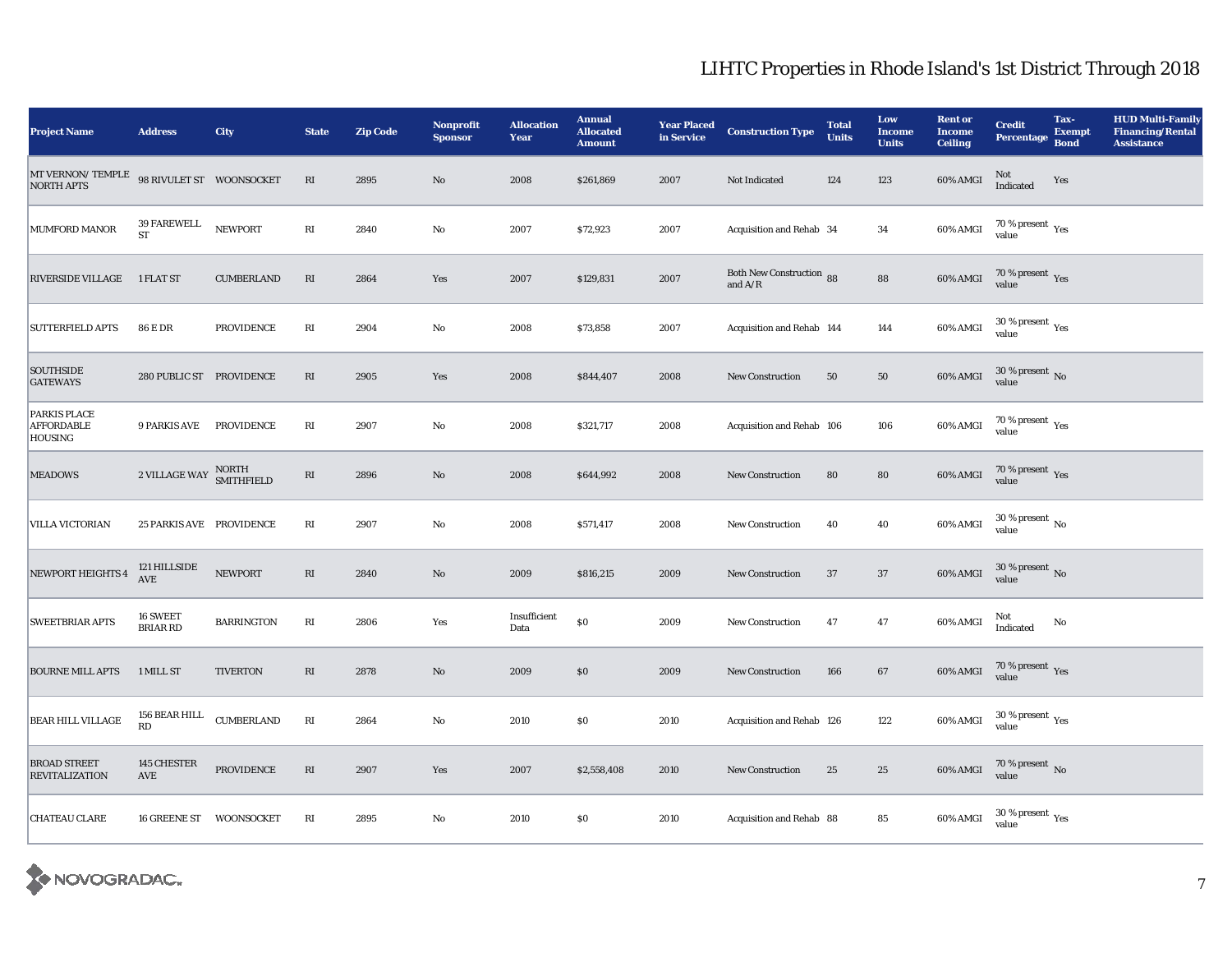| <b>Project Name</b>                                   | <b>Address</b>                               | City                              | <b>State</b>           | <b>Zip Code</b> | <b>Nonprofit</b><br><b>Sponsor</b> | <b>Allocation</b><br>Year | <b>Annual</b><br><b>Allocated</b><br><b>Amount</b> | <b>Year Placed</b><br>in Service | <b>Construction Type</b>                         | <b>Total</b><br><b>Units</b> | Low<br><b>Income</b><br><b>Units</b> | <b>Rent or</b><br><b>Income</b><br><b>Ceiling</b> | <b>Credit</b><br><b>Percentage</b>          | Tax-<br><b>Exempt</b><br><b>Bond</b> | <b>HUD Multi-Family</b><br><b>Financing/Rental</b><br><b>Assistance</b> |
|-------------------------------------------------------|----------------------------------------------|-----------------------------------|------------------------|-----------------|------------------------------------|---------------------------|----------------------------------------------------|----------------------------------|--------------------------------------------------|------------------------------|--------------------------------------|---------------------------------------------------|---------------------------------------------|--------------------------------------|-------------------------------------------------------------------------|
| CODDINGTON POINT 231 MAPLE AVE NEWPORT                |                                              |                                   | RI                     | 2840            | No                                 | 2009                      | \$12,279                                           | 2010                             | New Construction                                 | 32                           | 32                                   | 60% AMGI                                          | $30\,\%$ present $\,\mathrm{Yes}$ value     |                                      |                                                                         |
| <b>COLONIAL VILLAGE</b><br><b>APTS</b>                | 60 SCHOOL ST                                 | NORTH<br><b>SMITHFIELD</b>        | RI                     | 2896            | $\mathbf{No}$                      | 2010                      | \$96,013                                           | 2010                             | Acquisition and Rehab 75                         |                              | 68                                   | 60% AMGI                                          | $30$ % present $\,$ No $\,$<br>value        |                                      |                                                                         |
| <b>GATEWOOD APTS</b>                                  | 403 MENDON<br>RD                             | <b>NORTH</b><br><b>SMITHFIELD</b> | $\mathbf{R}\mathbf{I}$ | 2896            | $\rm No$                           | 2010                      | \$0                                                | 2010                             | Acquisition and Rehab 60                         |                              | 58                                   | 60% AMGI                                          | $30\,\%$ present $\,$ Yes value             |                                      |                                                                         |
| PARKIS HISTORIC<br><b>PROPERTIES</b>                  | 55 PARKIS AVE PROVIDENCE                     |                                   | RI                     | 2907            | Yes                                | 2009                      | \$246,898                                          | 2010                             | <b>New Construction</b>                          | $\bf{22}$                    | $\bf{22}$                            | 60% AMGI                                          | $70$ % present $_{\, \rm No}$<br>value      |                                      |                                                                         |
| <b>SANDYWOOD FARM</b>                                 | 150<br>PERSIMMON DR TIVERTON                 |                                   | RI                     | 2878            | Yes                                | 2010                      | \$0                                                | 2010                             | <b>New Construction</b>                          | 50                           | 40                                   | 60% AMGI                                          | $70\,\%$ present $\,$ No value              |                                      |                                                                         |
| TRINITY/PRINCETON<br><b>PLACE</b>                     | 265 ELMWOOD<br>$\operatorname{\mathsf{AVE}}$ | PROVIDENCE                        | RI                     | 2907            | Yes                                | 2008                      | \$203,903                                          | 2010                             | Not Indicated                                    | 41                           | 41                                   | 60% AMGI                                          | Not<br>Indicated                            | No                                   |                                                                         |
| $\operatorname{BLACKSTONE}$ VALLEY<br><b>GATEWAYS</b> | 204 BROAD ST PAWTUCKET                       |                                   | $\mathbf{R}\mathbf{I}$ | 2860            |                                    | 2011                      | \$877,159                                          | 2011                             | <b>Both New Construction</b> 33<br>and $A/R$     |                              | $\bf 33$                             | 60% AMGI                                          | $70\,\%$ present $\,$ No value              |                                      |                                                                         |
| SMITH HILL VISIONS II 14 OSBORN ST                    |                                              | PROVIDENCE                        | $\mathbf{R}\mathbf{I}$ | 2908            | Yes                                | 2010                      | \$1,877,545                                        | 2011                             | Acquisition and Rehab 52                         |                              | $^{\rm 52}$                          | 60% AMGI                                          | 70 % present $\,$ No $\,$<br>value          |                                      |                                                                         |
| <b>ANTHONY HOUSE</b>                                  | 51 MIDDLE RD PORTSMOUTH                      |                                   | RI                     | 2871            | Yes                                | 2011                      | \$112,833                                          | 2012                             | Acquisition and Rehab 70                         |                              | 70                                   | 60% AMGI                                          | $30$ % present $\,$ No value                |                                      | Yes                                                                     |
| <b>WOONSOCKET</b><br>VILLAGE                          | 182<br>CUMBERLAND WOONSOCKET<br>ST           |                                   | RI                     | 2895            | No                                 | 2011                      | \$416,520                                          | 2012                             | Both New Construction 122<br>and $\rm A/R$       |                              | 122                                  | 60% AMGI                                          | $30$ % present $\,$ $\rm Yes$<br>value      |                                      | Yes                                                                     |
| <b>GLENARK MILLS</b>                                  |                                              | 104 SAYLES ST WOONSOCKET          | RI                     | 2895            | $\mathbf{N}\mathbf{o}$             | 2012                      | \$123,012                                          | 2013                             | Not Indicated                                    | 22                           | 22                                   | 60% AMGI                                          | Not<br>Indicated                            |                                      |                                                                         |
| DEERFIELD COMMONS 190 ST PAUL ST                      |                                              | NORTH<br><b>SMITHFIELD</b>        | $\mathbf{R}\mathbf{I}$ | 2896            | $\rm No$                           | 2013                      | \$0                                                | 2014                             | Not Indicated                                    | 80                           | 80                                   |                                                   | Not<br>Indicated                            |                                      |                                                                         |
| <b>FOUR SISTERS</b>                                   | 41 HARVARD<br>$\operatorname{AVE}$           | PROVIDENCE                        | RI                     | 2907            | $\rm No$                           | 2013                      | \$43,057                                           | 2014                             | <b>Both New Construction</b> 96<br>and $\rm A/R$ |                              | 96                                   | 60% AMGI                                          | <b>Both 30%</b><br>and 70%<br>present value | No                                   |                                                                         |
| PARK HOLM                                             | PARK HOLM<br><b>STREET</b>                   | <b>NEWPORT</b>                    | RI                     | 2840            | Yes                                | 2014                      | \$854,196                                          | 2015                             | Not Indicated                                    | 111                          | 111                                  | 60% AMGI                                          | <b>Both 30%</b><br>and 70%<br>present value |                                      |                                                                         |